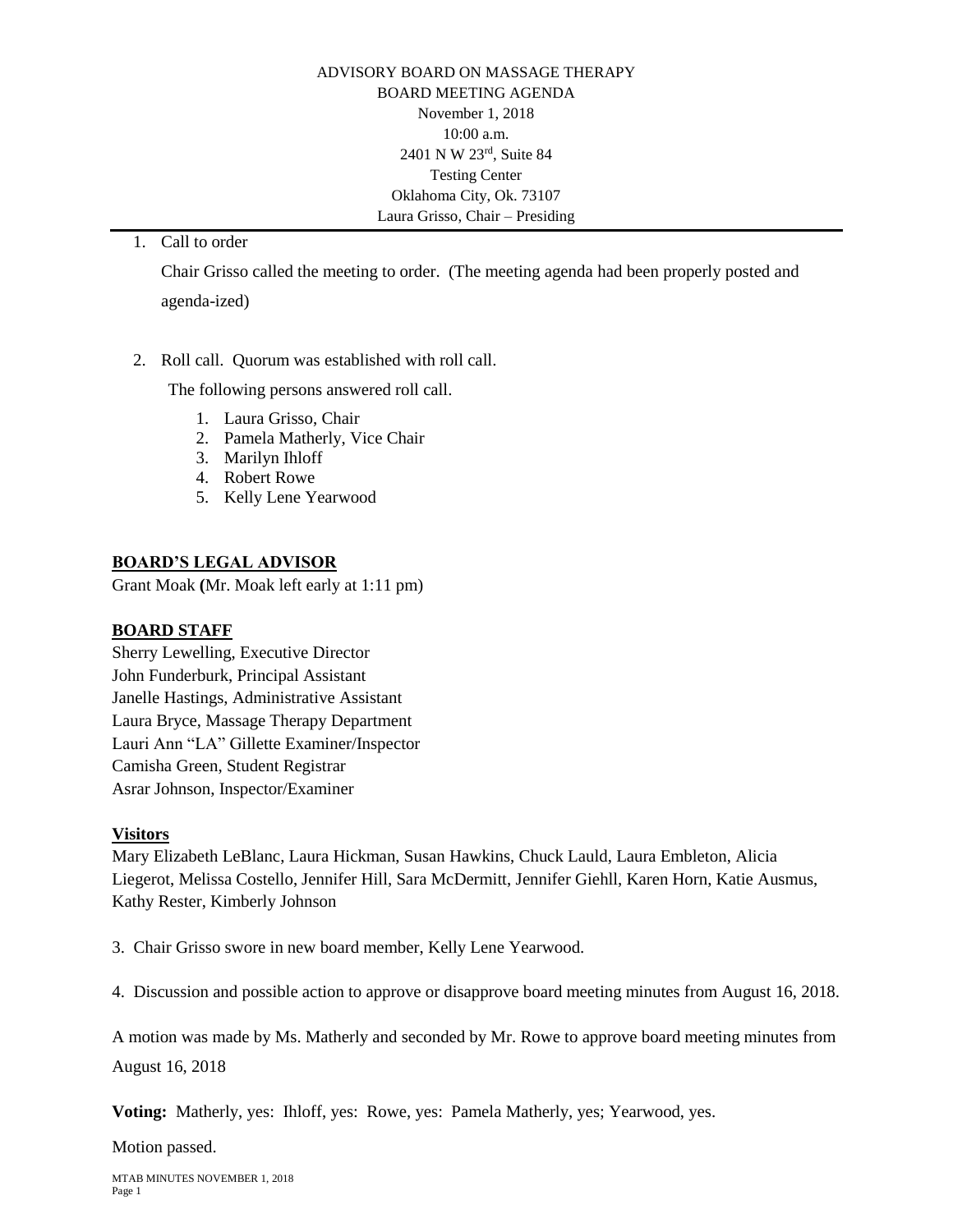5. Public Comment – Opportunity for the Board to Receive Public Comment – Each speaker is limited to three minutes. Comments must be related to items listed on the agenda

No formal requests had been received nor were there any requests from the audience.

6. FSMTB Conference Report- Laura Bryce and Laura Grisso

Ms. Bryce and Ms. Grisso both attended the Federation of State Massage Therapy Boards (FSMTB) Conference in Salt Lake City, Utah on October 4-6, 2018.

Ms. Bryce reported that the state of Florida was the first state to join MTLD (MASSAGE THERAPY LICENSING DATABASE) now FSMTB is just waiting for other states to get on board, this will allow all states who join to track CEU's, MBLX exam score pass/fail, will notify if candidates are flagged as suspicious, actions taken against licensees, lot of information helpful in tracking MT making us aware if there are issues in other states, States must be a member to view or contribute information, info is not available to the average citizen. There was an interesting meeting held on Establishment licensing, South Carolina, Maryland, Oklahoma and Kentucky are all proposing massage therapy establishment licensing. Texas is looking at mobile establishment licensing. There was also a lot of discussion on the use of CBD oil but really no consensus either way. Mr. Moak said according to studies done by the Health Department, even though products might be labeled TCH-free, there are some products off the shelf that have tested much higher.

Ms. Grisso reported there were some limitations and privacy concerns with MTLD regarding personal information including social security numbers and only CEU's that are approved thru FSMTB are tracked through MTLD, they also do not keep track of background checks. Ms. Grisso said that they want all states to participate and provide all information, we will be looking into this more next spring after legislation and have a conference call to FSMTB then vote to move forward and present to OSBCB. Ms. Grisso added that the minutes from the FSMTB conference will be available on their website soon.

7. Discussion and possible action to approve rules committee recommendations.

The rules committee, Ms. Matherly and Mr. Rowe, met on September 24, but due to scheduling conflicts did not meet on October 16. Discussion included changing CEU's from hours to units, who could provide CEU's, adding list of a providers to website, provided that doesn't show favoritism. Out of state CEU's were discussed. CEU's are required by law, but how many and who can provide are established by rules. Rules do not have to be submitted until after legislation so this is an ongoing committee. Ms. Grisso asked do we want to do a rule change this year because once we get legislation passed we'll revamp all rules.

No action was taken on this item.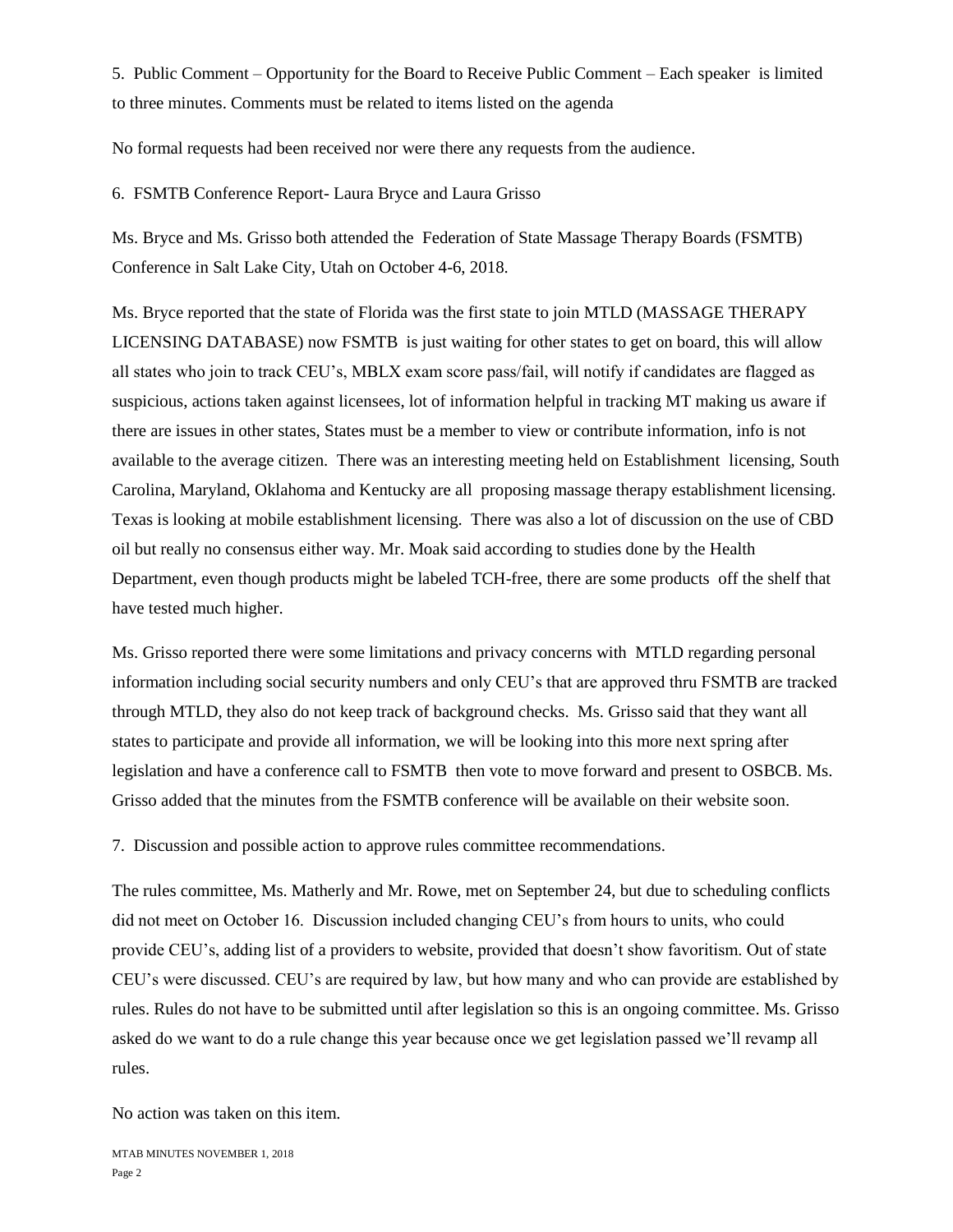8. Discussion and possible action to approve the professional conduct committee recommendations. (This item was discussed after item #9)

There was discussion about various ways to get info out to the licensees and public and we talked about establishment licensure and inspections and what that meant the Bill was also discussed. Senator Bergstrom was our author last year, he picked House Rep Charles Ortega sponsor in the house; they will be the two sponsors of the bill this year.

The committee reviewed the bill and suggestions included striking the requirement for review hours, and also striking the grace period, and making it consistent with Cosmetology and Barbering where the license expires on the expiration date but allows 60 days to renew before a penalty is assessed. We looked at striking the restriction on hours of business from 9:00 am to 9:00 pm and closure on Sundays. We talked about the need to have a establishment licensee on the board once we have establishment licensing and also adding an additional massage therapist as it is important to keep the odd number of advisory board members

No action was taken on this item.

9. Discussion and possible action to approve the overview committee recommendations. ( NOTE: this item was discussed before item 8)

Ms. Grisso reported this committee met on 9.17 discussed MTLD and ability to use it and the use of the social security number. She said Laura Simmons, FSMTB was willing to talk to us and about what we can and cannot provide. We discussed a possible alternate path to licensure. One member suggested we look at creating our own tests, money would remain in state, but it would be costly, we'd have to hire someone to create the test and licensees would not have reciprocity with other states.

We discussed MBLEX pass rates, from 1.1.18 to 8.7.18, just over seven months, for Oklahoma, the pass rate for first time test takers was 68%, pass rate for retakes was 33%. (retakes could be someone who tested multiple times) Nationally, the pass rate for first time test takers was 74.7% and pass rate for retakes was 41.4%. So Oklahoma is testing lower than the national average. Overall National pass rate 68.7

Ms Lewelling gave a brief overview of the inspection report, breaking down each section of the report, which includes name, address, owner of shop, type of establishment and type of inspection , safety and sanitation rules as well as the law which defines unlawful acts. She said inspectors are trained to resolve as many issues as possible during the inspection and the only thing they are not able to resolve immediately are unlicensed individuals. She went on to say all Inspectors carry a badge and photo ID. We are moving toward electronic inspections for cosmo and barbering in the near future. She urged everyone to contact their individual legislators and ask them to support the massage therapy bill.

No action was taken on this item.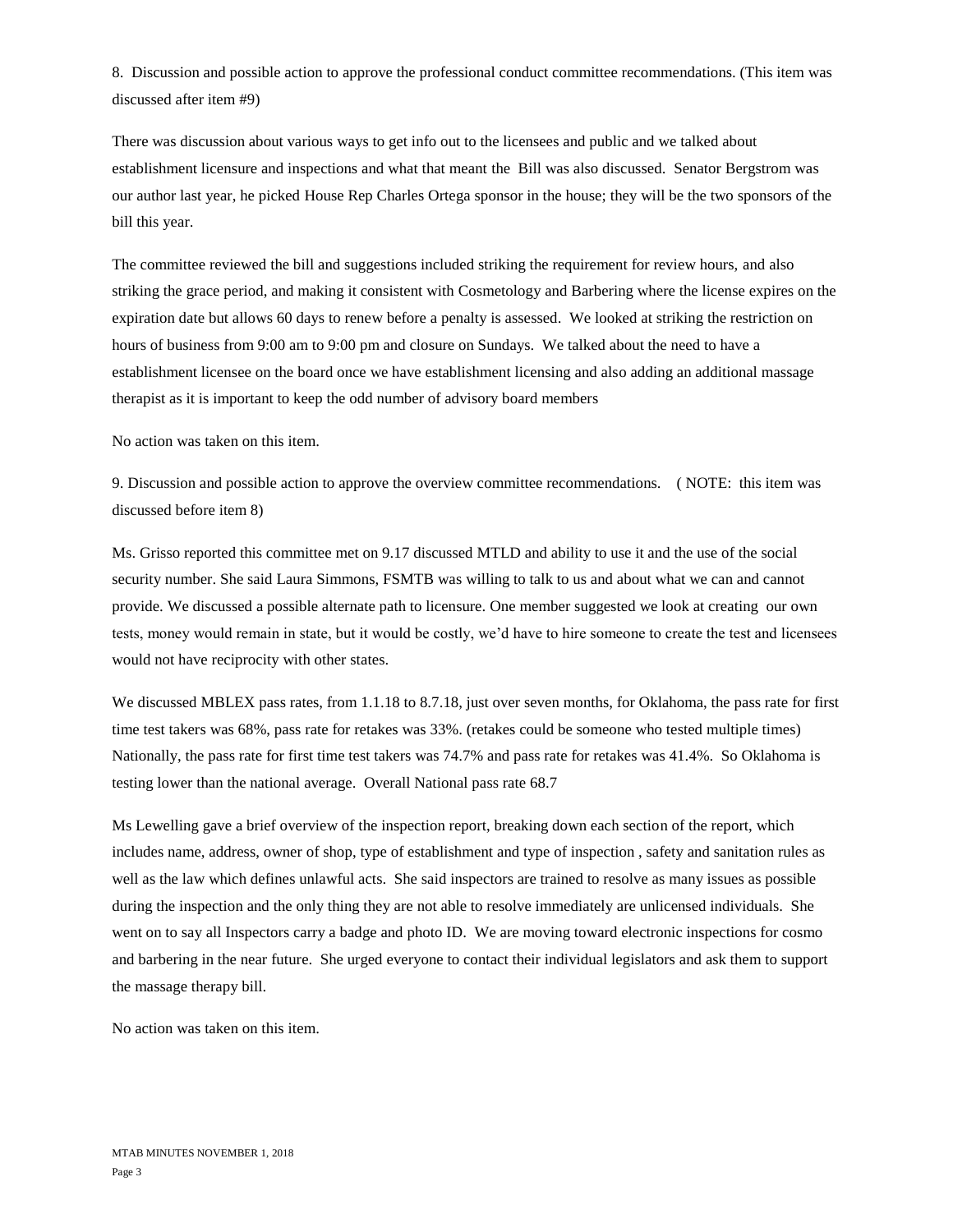10. Discussion and possible action to approve or disapprove the legislative committee recommendations

The legislative committee met on September 20 and October 18

There was a proposal for a provisional license for those who have graduated but not taken MBLX for which they have 90 days to do so. It was this committees suggestion to change the advisory boards make up to include four Massage Therapists (we now have three) add one Establishment licensee, one educator and one public member whose interest in the Massage industry is only as a consumer. Ms. Grisso provided a copy of the massage therapy act to board members. Main concerns included exemptions for the massage therapy establishment if already licensed a cosmetology or barbering establishment; reopening of the grandfather act; requirement of an establishment license, inspection of establishments, submission to a national criminal history record check, changing a citizen public member to a licensed establishment owner, and leave at five members. If resistance from legislature plan B is to have four (4) Massage Therapist, one (1) establishment member, one (1) educator and one (1) lay member. It was clarified that licenses would expire the last day of the applicant's birth month with the exception being those who are only an owner or a corporation then the expiration would be June 30 of each year, licensees would have 60 days to renew before penalty is assessed. Further discussion included the requirement of individual liability insurance and possibility of requirement liability insurance for establishments and whether that created an unfair burden to licensees and establishment. It was agreed that liability insurance should be not required for establishments.

Motion was made by Ms. Matherly and seconded by Ms. Ihloff to strike professional liability for an individual massage licensee

**Voting**: Matherly, yes: Ihloff, yes: Rowe, yes: Pamela Matherly, yes; Yearwood, yes.

Motion passed.

More discussion included changing misdemeanor act to a felony, but need more guidance from Mr. Moak.

A motion was made by Ms. Ihloff and seconded by Ms. Yearood to approve draft with changed as discussed.

**Voting**: Matherly, yes; Ihloff, yes: Rowe, yes: Pamela Matherly, yes; Yearwood, yes.

Motion passed

11. Discussion and possible action to approve the establishment of regularly scheduled OSBCB meetings in 2019, every other month on the third Thursday of the month at 10:00am.

2019 Dates would be as follows: February 21<sup>st</sup>, April 18<sup>th</sup>, June 20<sup>th</sup>, August 15<sup>th,</sup> October 17<sup>th</sup>, December 19<sup>th</sup>

A motion was made by Mr. Rowe and seconded by Ms. Matherly to approve the establishment of regularly scheduled OSBCB meetings as proposed.

**Voting**: Matherly, yes: Ihloff, yes: Rowe, yes: Pamela Matherly, yes; Yearwood, yes.

Motion passed.